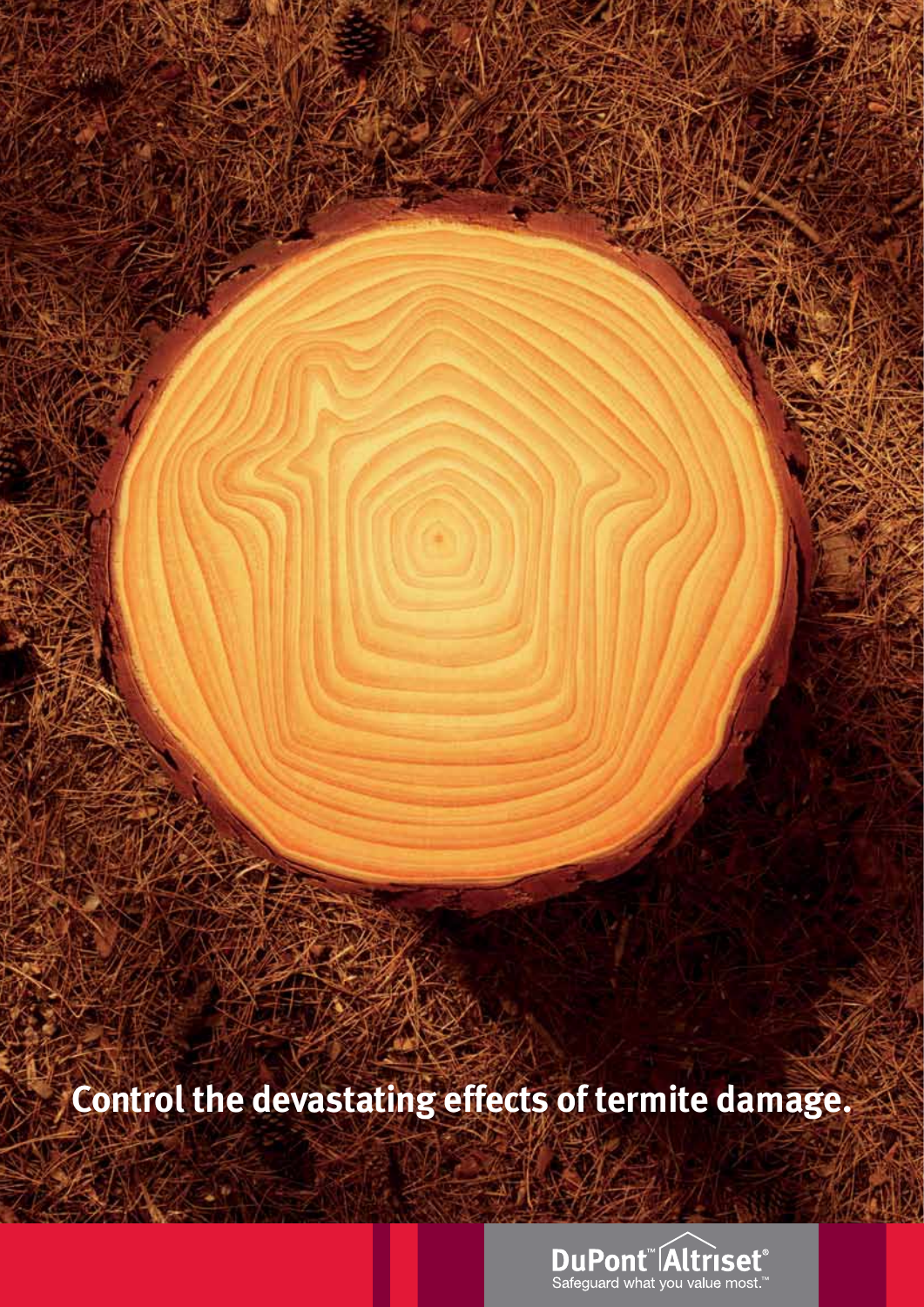

# **Run rings around [termites](www.termite.com.au) with [DuPont™ Altriset®.](http://termite.com.au/altriset.html)**

You're probably thinking to yourself, "Why are termites attacking my much loved home and lifelong investment?" Unfortunately you're not alone, termites target thousands and thousands of homes every year, causing over A\$1 billion worth of damage – damage most homeowners insurance doesn't cover. In fact, research shows termites attack around 1 in 4 of all Australian homes at some stage.

To understand why termites do so much damage, you need to understand how they work. Termites live to eat – recycling dead wood in our environment. From their huge underground nests, they can tunnel for up to 50m to find their 'food'. The problem is they don't care whether their food is in the middle of the bush or the middle of your suburb – so your house is definitely on the menu.

Although termites are a big problem for you and your family, you can control them now and well into the future. There are many termite products out there, but no other [termite control](http://www.termite.com/termite-control.html) product has the unique benefits of the new [DuPont™ Altriset® termiticide.](http://termite.com.au/DuPont%20ALTRISET%20Termite%20Control%20brochure%20Oct%202010.pdf)

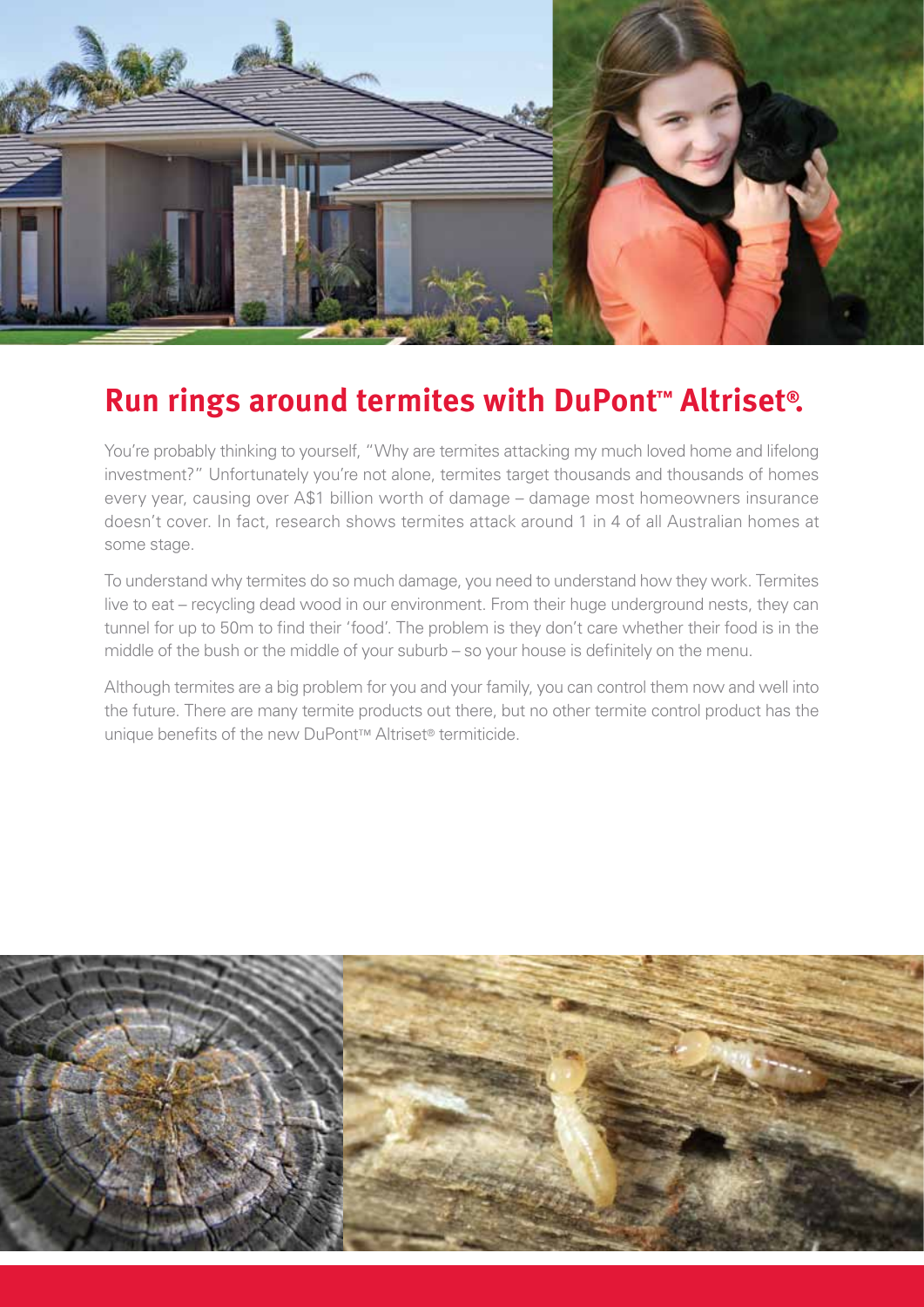

# **Why [DuPont™ Altriset®?](http://termite.com.au/altriset.html)**

There's no other termite product like DuPont™ Altriset® termiticide. It took scientists at DuPont™ over 10 years to create a termiticide that not only delivers highly effective [termite control,](http://www.termite.com/termite-control.html) but with its very low toxicity, it has a revolutionary safety and environmental profile.

Altriset® is deadly to [termites](http://www.termites.com.au/). Altriset® works by targeting termite muscles. When termites come into contact with Altriset® their jaw muscles become paralysed so they cease feeding and stop damaging your house within hours. But they don't die straight away. The termites stay alive long enough to walk back to their nest to transfer Altriset® onto their mates. That means you don't just kill the termites that are lurking around your home, you can control the termites back at the nest, so they don't come back to scare you in the future. Altriset® eliminates termites from structures within 3 months and when applied to the soil around your home, continues to provide protection for years.

When deciding what product to use to treat termites, you may wonder what effects the product may have on your family, your pets and the environment. Well, Altriset® is the first and only liquid termiticide that has been classed as an unscheduled poison by the Australian regulatory authorities, which is something other products can't claim. As a result your pest manager doesn't have to wear protective equipment (such as overalls, goggles or gloves) when mixing and applying the product – so don't worry if they wander around your property in only short-sleeved shirts and shorts. This great safety profile not only applies to people, Altriset® has very low toxicity to pets, birds, fish, earthworms and even honey bees, which means you can protect your home with minimal impact on the environment.

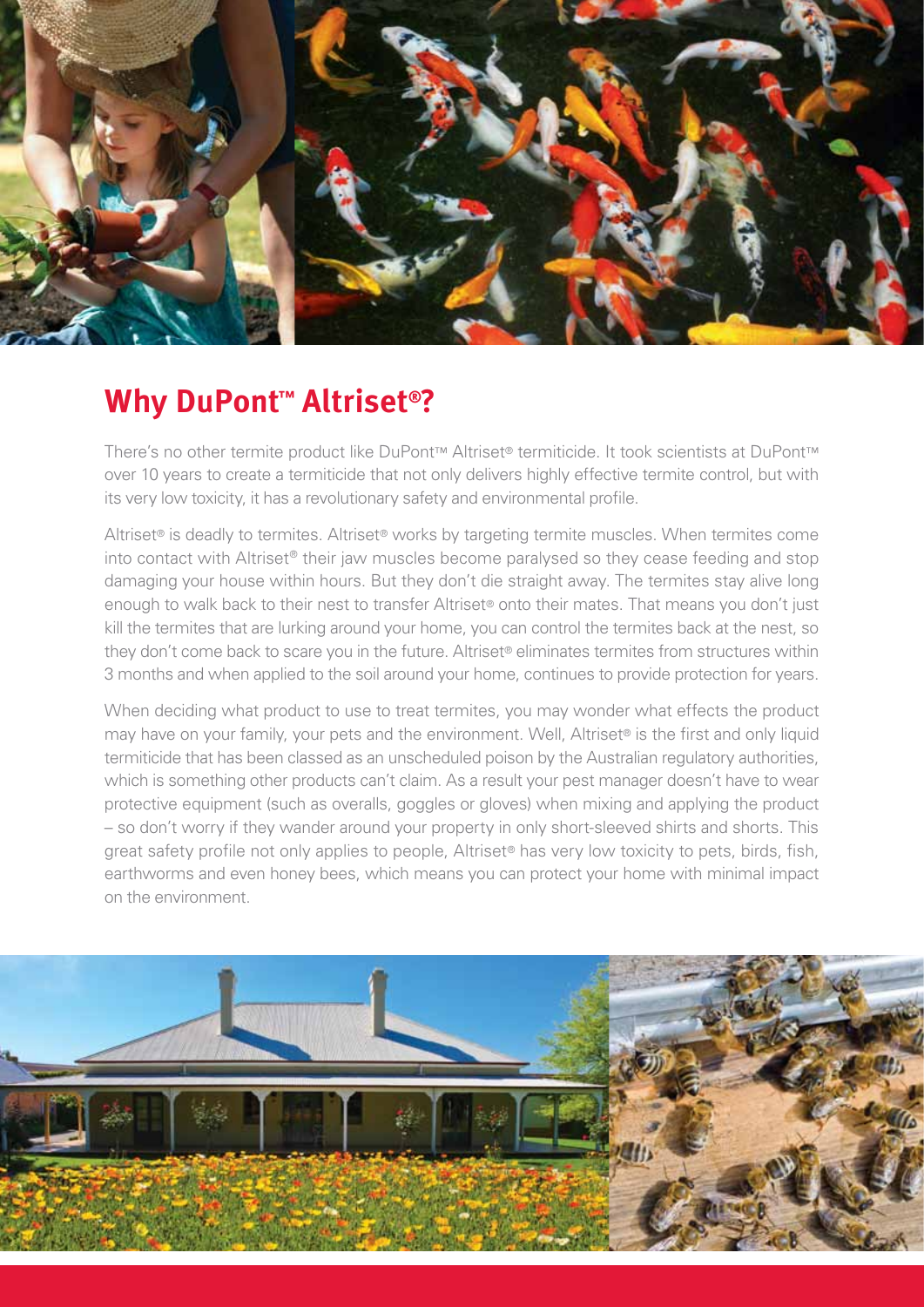



**Fluorescent image showing termite that has ingested Altriset®**

### Here's how it works



So don't wait any longer. Safeguard your home and family and reduce your environmental impact. Talk to your Pest Management Professional about the many benefits of Altriset®.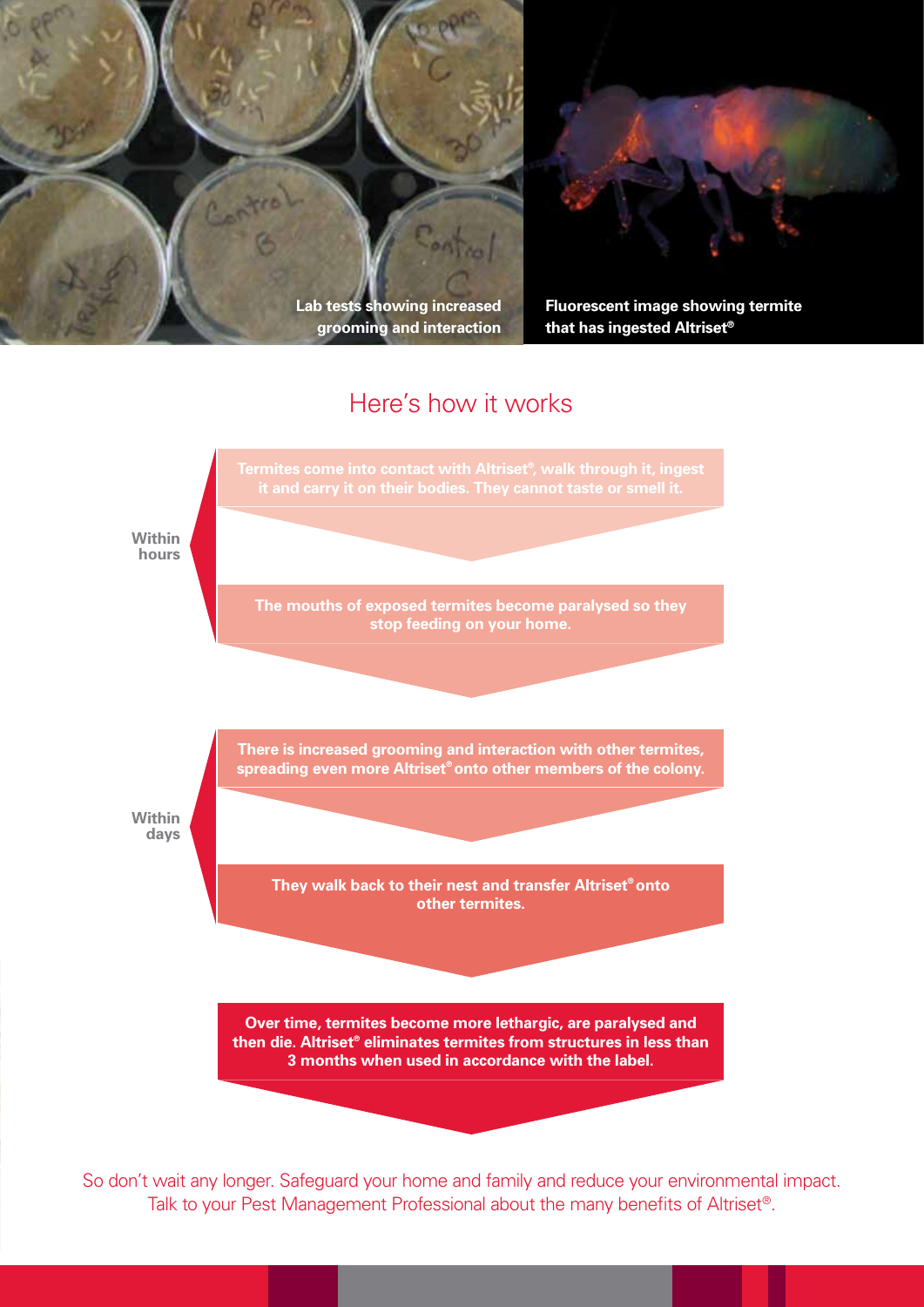

## **What are your [termite control](http://www.termite.com/termite-control.html) options?**

There are so many termite products on the market, it's hard to pick between them until you know all the facts. Although most termite products say they can effectively control termites, they all work in different ways, contain different ingredients, and have different attributes to consider.

The three main ways of protecting your home are:

#### **1. Direct**

Some termite products are applied directly onto termite activity via dusts or foams. This method can kill termites really quickly, but it doesn't stop them coming back. Once the dust or foam wears off, termites are free to munch on your home once again. If a direct treatment is applied it should be as part of an overall treatment which involves a home perimeter treatment using a soil applied liquid termiticide. As DuPont™ Altriset® can be applied as a foam as well as a soil applied treatment, you get the immediate anti-feeding benefits of a direct Altriset® application as it goes to work controlling the infestation, plus you get the long lasting protection achieved with a soil application.

#### **2. Baits**

[Termite baiting](http://www.termite.com.au/termite-baits.html) systems involve the placement of wood in feeding stations around the perimeter of the home. Termites moving towards the home are intercepted by the bait stations. Once termites start feeding on the wood, a control agent is added to the feeding station. Termites feeding on the wood carry the control agent back to the nest. The problems that can occur with this system are that [termites](http://www.termites.com.au/) may not be intercepted by the baits or there is too large a distance between the baits, meaning the termites may walk straight past the bait and onto your house. Even if they do consume the bait, it often takes months to control the problem – time you can ill afford.

#### **3. Soil Applied Treatment**

Soil treatments, which include a perimeter treatment around your home, are one of the most common and successful methods of [termite control](http://www.termite.com/termite-control.html) and protection. There are 2 types of soil treatments applied to the soil around and under your home – these are either repellent or nonrepellent. Repellent treatments are an older technology. These treatments do not kill those termites already attacking your home or kill the colony – so the problem isn't eliminated and in fact the termites may find a gap in the treatment and still attack your home. Non-repellent treatments are a newer technology and are considered the preferred termite treatment. Since termites cannot detect these newer technologies, they come into contact with the treated soil around your home, picking up a lethal dose of the product. The best non-repellent products, such as Altriset®, also have properties which allow the termiticide to be shared with other termites and carry it back to their nest. As such, products such as Altriset® termiticide not only provide a barrier around your home which prevents termite entry, but they continually reduce termites in the area surrounding your home, giving you peace of mind that your most valuable asset is protected. However, not all non-repellent products are the same – [DuPont™ Altriset® termiticide](http://termite.com.au/DuPont%20ALTRISET%20Termite%20Control%20brochure%20Oct%202010.pdf) delivers benefits that no other termite product can provide. Read on to find out more.